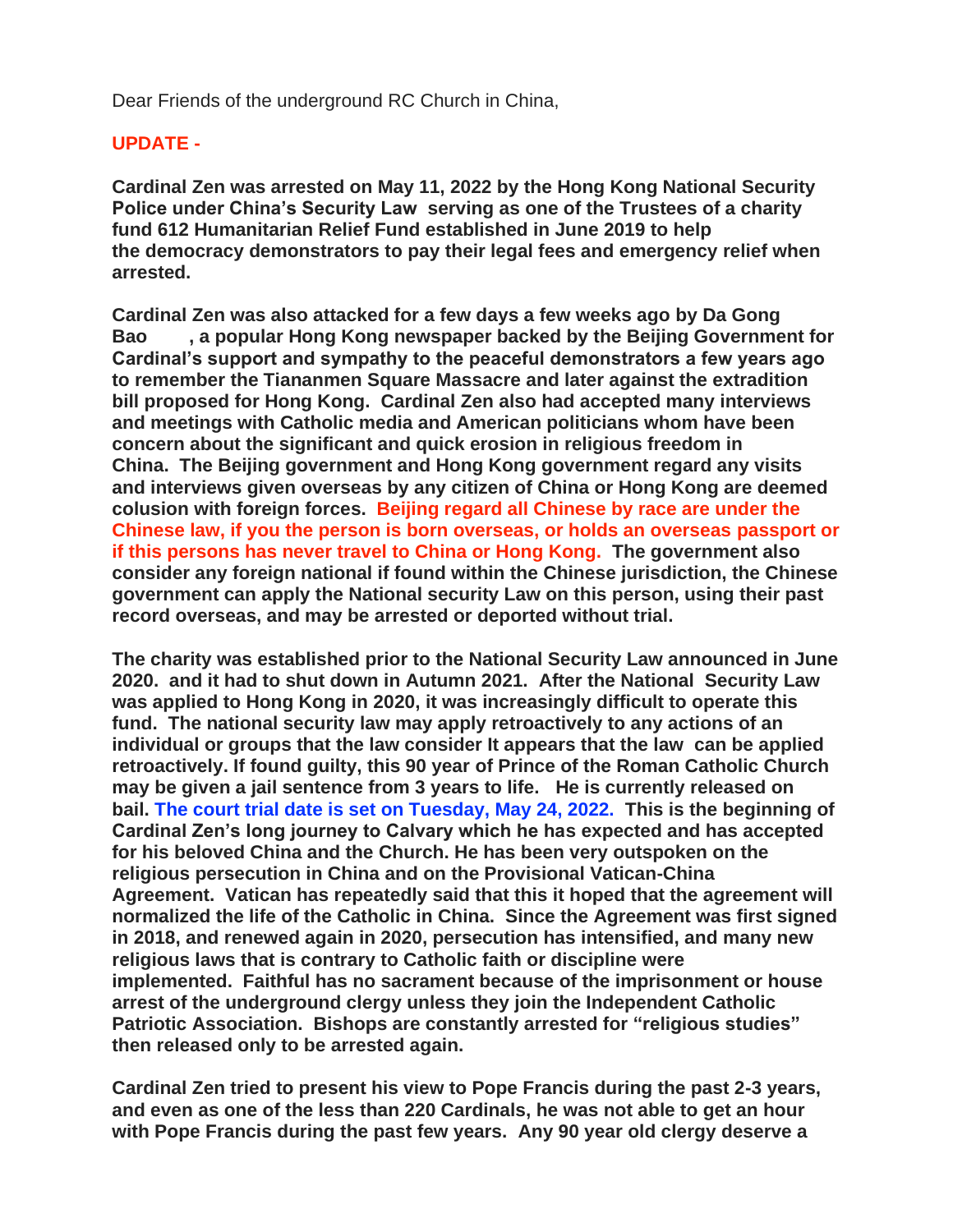**quiet retirement instead of taking long flights with no result. Cardinal Kung at the age of 78 and already had been in jail for 24 years, moistly under long period of isolation. He was writing his appeal letter to the central government which was required. That title of this section of the Appeal Letter was " Refusing to Make a Deal." He wrote, : By Human nature, we prefer to live rather than to die. However there is somethink that is even more preferableto life. To a man of virtue, they are integrity, righteousness and morals. To the faithful, it is the integrity of faith. There is something even more detestablethan death. To a loyal patriot, it is the betrayal of the ruler and the nation. To a Christian, it is the betrayal of God and Jesus. To separate fro the sole representative of Jesus Christ on earth, the Roman Pontiff, is to make myself losing the most basic Catholic faith, becomeing a heretic without the Pope……". Cardinal Zen must felt the same, two Shanghai prel I recall a g of Cardinal Kung, writing during** 

**May 24th is a day of graces for Cardinal Zen. This is the feast of Our Lady Help of Christian. St. Don Bosco founded the Salesian order under the patronage of Our Lady Help of Christians. Cardinal Zen is a Salesian.** 

**May 24 is a the Feast of Our Lady of SheShan, a Marian shrine in the Diocese of Shanghai, China. As a Chinese born in Shanghai who loves his country, this is a most iMay 24 has very special meaning for him.** 

**In 2007, Pope Emeritus Benedict XVI established this day as the World Day of Prayers for China to pray for the end of the persecution on the Roman Catholic in China, now in its 73 year..**

**Holy Mother has gathered the whole church around Cardinal Zen, the Prince of the Church and of the Roman Catholic Church in China, to accompany Cardinal Zen walk towards Calvary.** 

**Please attend a Mass for Cardinal Zen, in person or via livestream. You can also attend a Mass during May, Offer a rosary or a sacrifice.** 

**Some parishes have requested the Our Lady of SheShan prayer cards or the Prayer for China (Cardinal Kung) to say this prayer together at the end of the Mass. Any priest who wishes to do this please contact me to rush the cards to you.**

**Saturday, May 21 at 12:10PM A Mass for the persecuted church in China Basilica of St. John the Evangelist 279 Atlantic Street Stamford, CT 06901**